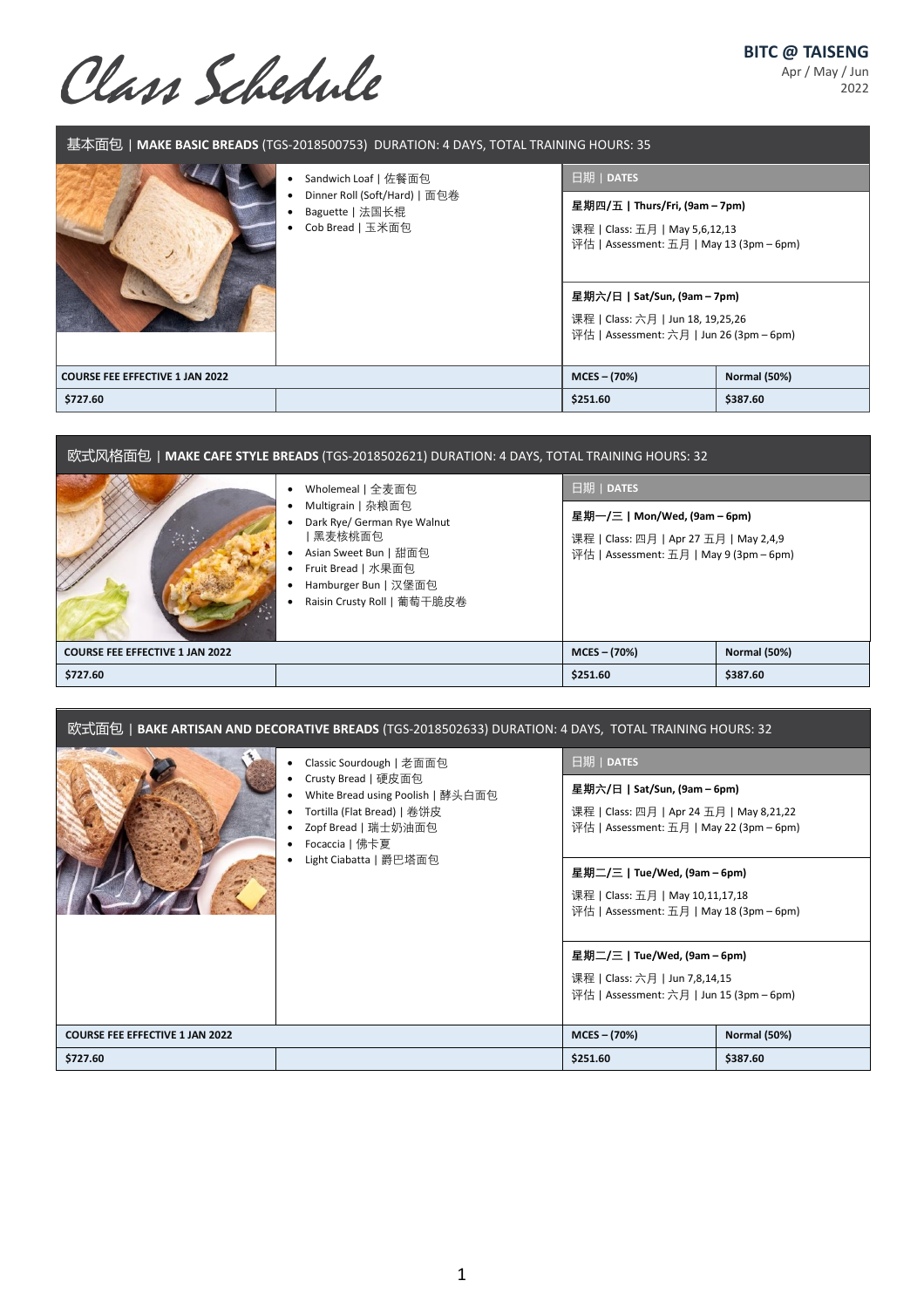| 初级蛋糕   <b>MAKE BASIC CAKES</b> (TGS-2018500754) DURATION: 4 DAYS, TOTAL TRAINING HOURS: 35 |                                                                                               |                                                                                                                                                                                                                                                                                                                                                                    |                     |  |
|--------------------------------------------------------------------------------------------|-----------------------------------------------------------------------------------------------|--------------------------------------------------------------------------------------------------------------------------------------------------------------------------------------------------------------------------------------------------------------------------------------------------------------------------------------------------------------------|---------------------|--|
|                                                                                            | Sponge Cake   海绵蛋糕                                                                            | 日期   DATES                                                                                                                                                                                                                                                                                                                                                         |                     |  |
|                                                                                            | Butter Cake   牛油蛋糕<br>Baked Cheesecake   烤芝士蛋糕<br>Swiss Roll   瑞士卷<br>Pandan Chiffon   斑斓戚风蛋糕 | 星期六/日   Sat/Sun, (9am – 7pm)<br>课程   Class: 五月   May 14,28,29, 六月   Jun 4<br>评估   Assessment: 六月   Jun 4 (3pm – 6pm)<br>星期一/二   Mon/Tue, (9am - 7pm)<br>课程   Class: 五月   May 16,23,24,30<br>评估   Assessment: 五月   May 30 (3pm – 6pm)<br>星期四/五   Thurs/Fri, (9am – 7pm)<br>课程   Class: 六月   Jun 23,24,30 七月   Jul 1<br>评估   Assessment: $\pm$ 月   Jul 1 (3pm – 6pm) |                     |  |
| <b>COURSE FEE EFFECTIVE 1 JAN 2022</b>                                                     |                                                                                               | $MCES - (70%)$                                                                                                                                                                                                                                                                                                                                                     | <b>Normal (50%)</b> |  |
| \$727.60                                                                                   |                                                                                               | \$251.60                                                                                                                                                                                                                                                                                                                                                           | \$387.60            |  |

| _高级蛋糕  <b>PREPARE ADVANCED CAKES</b> (TGS-2018502625) DURATION: 4 DAYS,  TOTAL TRAINING HOURS: 32 |                                                                                                                       |                                                                              |          |  |
|---------------------------------------------------------------------------------------------------|-----------------------------------------------------------------------------------------------------------------------|------------------------------------------------------------------------------|----------|--|
|                                                                                                   | Strawberry Shortcake   草莓奶油蛋糕<br>Galaxy Glaze   镜面巧克力蛋糕<br>٠<br>Classic French Opera   法式歌剧院蛋糕<br>Fondant Cake   翻糖蛋糕 | 日期   DATES                                                                   |          |  |
|                                                                                                   |                                                                                                                       | 星期四/五   Thurs/Fri, (9am – 6pm)                                               |          |  |
|                                                                                                   |                                                                                                                       | 课程   Class: 四月   Apr 21,22,28,29<br>评估   Assessment: 四月   Apr 29 (3pm – 6pm) |          |  |
|                                                                                                   |                                                                                                                       | 星期四/五   Thurs/Fri, (9am – 6pm)                                               |          |  |
|                                                                                                   |                                                                                                                       | 课程   Class: 六月   Jun 2,3,9,10<br>评估   Assessment: 六月   Jun 10 (3pm – 6pm)    |          |  |
| $MCES - (70%)$<br><b>COURSE FEE EFFECTIVE 1 JAN 2022</b>                                          |                                                                                                                       | <b>Normal (50%)</b>                                                          |          |  |
| \$727.60                                                                                          |                                                                                                                       | \$251.60                                                                     | \$387.60 |  |

| 港式点心(一)  <b>PREPARE BASIC DIM SUM DISHES</b> (TGS-2018502549) DURATION: 3 DAYS, TOTAL TRAINING HOURS: 24                                                            |                                                                                                                            |                |                     |
|---------------------------------------------------------------------------------------------------------------------------------------------------------------------|----------------------------------------------------------------------------------------------------------------------------|----------------|---------------------|
| Flaky pastry egg tart   蛋挞酥<br>Char siew puff   叉烧酥<br>Winter-melon crisp   老婆饼<br>Century-egg crisp   皮蛋酥<br>Chrysanthemum crisp   菊花酥<br>Shanghai mooncake   上海月饼 | 日期   DATES<br>星期四一/二   Mon/Tue, (9am – 6pm)<br>课程   Class: 五月   May 30,31,Jun 6<br>评估   Assessment: 五月   6 Jun (3pm – 6pm) |                |                     |
| <b>COURSE FEE EFFECTIVE 1 JAN 2022</b>                                                                                                                              |                                                                                                                            | $MCES - (70%)$ | <b>Normal (50%)</b> |
| \$642.00                                                                                                                                                            |                                                                                                                            | \$222.00       | \$342               |

## 港式点心(二)| **PREPARE DRY HEAT AND MOIST HEAT ASIAN DESSERTS (INTERMEDIATE DIM SUM)**  (TGS-2018502552) DURATION: 3 DAYS, TOTAL TRAINING HOURS: 24

|                                        | Siew Mai丨烧卖                                                                                                                                                                                                                     | 日期   DATES                                                                                                                                                                                                                     |                     |
|----------------------------------------|---------------------------------------------------------------------------------------------------------------------------------------------------------------------------------------------------------------------------------|--------------------------------------------------------------------------------------------------------------------------------------------------------------------------------------------------------------------------------|---------------------|
|                                        | Steam yam cake   芊头糕<br>Shrimp/5 spice chicken beancurd roll<br>五香马蹄鸡卷<br>Sichuan hot & spicy dumpling   四川红油抄手<br>Steamed water chestnut cake   马蹄糕<br>Steamed pandan ma lai cake   斑斓马来糕<br>Pan-fried Scallion pancake   香葱煎卷 | 星期一/二   Mon/Tue, (9am – 6pm)<br>课程   Class: 五月  May 16,23,24<br>评估   Assessment: 五月   May 24 (3pm – 6pm)<br>星期四/五   Thurs/Fri, (9am – 6pm)<br>课程   Class: 六月   Jun 24,30 七月   Jul 1<br>评估   Assessment: 七月   Jul 1 (3pm – 6pm) |                     |
| <b>COURSE FEE EFFECTIVE 1 JAN 2022</b> |                                                                                                                                                                                                                                 | $MCES - (70%)$                                                                                                                                                                                                                 | <b>Normal (50%)</b> |
| \$642.00                               |                                                                                                                                                                                                                                 | \$222.00                                                                                                                                                                                                                       | \$342               |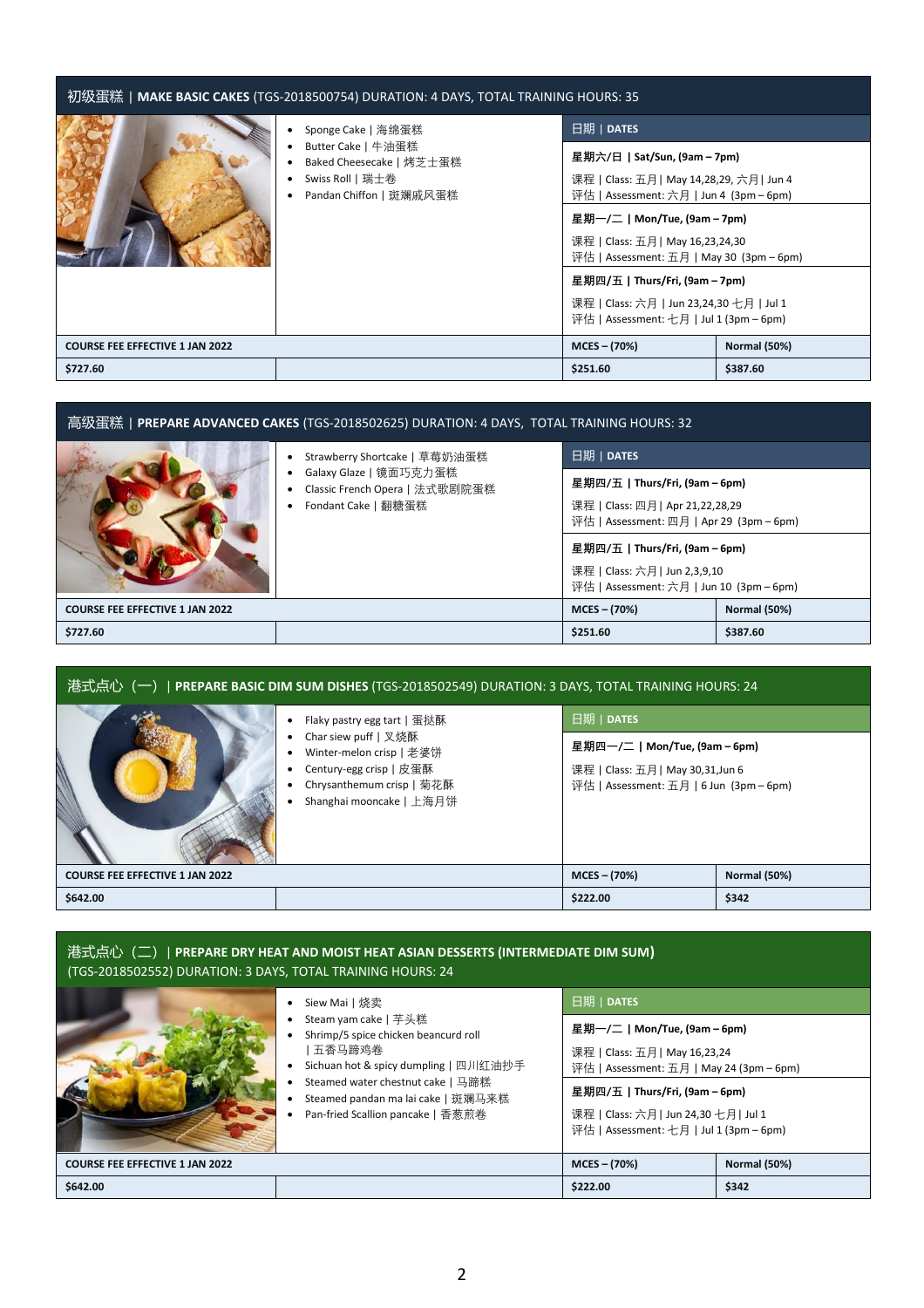| 港式点心(三)  <b>PREPARE ADVANCED DIM SUM DISHES</b> (TGS-2018502547) DURATION: 3 DAYS, TOTAL TRAINING HOURS: 24 |                                                                                                                |                                                                                                             |       |  |
|-------------------------------------------------------------------------------------------------------------|----------------------------------------------------------------------------------------------------------------|-------------------------------------------------------------------------------------------------------------|-------|--|
|                                                                                                             | Mantou   松软奶香馒头                                                                                                | 日期   DATES                                                                                                  |       |  |
|                                                                                                             | Mandarin Rolls   花卷<br>Longevity buns   寿桃莲蓉包<br>Crystal dumplings   港式水晶饺<br>Various baos (chicken/char siew) | 星期三   Wed, (9am – 6pm)<br>课程   Class: 四月   Apr 6,13,20<br>评估   Assessment: 四月   Apr 20 (3pm – 6pm)          |       |  |
| 港式鸡/叉烧包<br>Coriander dumpling   芫荽饺                                                                         |                                                                                                                | 星期四/五   Thurs/Fri, (9am – 6pm)<br>课程   Class: 五月   May 19,20,26<br>评估   Assessment: 五月   May 26 (3pm – 6pm) |       |  |
| <b>Normal (50%)</b><br>$MCES - (70%)$<br><b>COURSE FEE EFFECTIVE 1 JAN 2022</b>                             |                                                                                                                |                                                                                                             |       |  |
| \$642.00                                                                                                    |                                                                                                                | \$222.00                                                                                                    | \$342 |  |

| 蛋挞、水果挞、苹果塔等 <b>MAKE TARTS AND SHORT-CRUST PASTRY</b> (TGS-2018500760) DURATION: 4 DAYS, TOTAL TRAINING HOURS: 35 |                                                                                                                              |                                                                                                                    |                     |  |
|------------------------------------------------------------------------------------------------------------------|------------------------------------------------------------------------------------------------------------------------------|--------------------------------------------------------------------------------------------------------------------|---------------------|--|
|                                                                                                                  | Shortbread   苏格兰酥饼                                                                                                           | 日期   DATES                                                                                                         |                     |  |
|                                                                                                                  | Apple/ Fruits Tarts   苹果/ 水果挞<br>Egg Tarts   蛋挞<br>Apple Crumble   苹果金宝<br>Lemon Meringue Pie   柠檬蛋白派<br>Savoury Quiche   咸挞 | 星期六/日   Sat/Sun, (9am – 7pm)<br>课程   Class: 六月   Jun 25,26 七月   Jul 2,3<br>评估   Assessment: 七月   Jul 3 (3pm – 6pm) |                     |  |
| <b>COURSE FEE EFFECTIVE 1 JAN 2022</b>                                                                           |                                                                                                                              | $MCES - (70%)$                                                                                                     | <b>Normal (50%)</b> |  |
| \$727.60                                                                                                         |                                                                                                                              | \$251.60                                                                                                           | \$387.60            |  |

| 饼干   MAKE COOKIES (TGS-2018500761) DURATION: 3 DAYS, TOTAL TRAINING HOURS: 26.5 |                                                                                                                                                                                              |                |                     |
|---------------------------------------------------------------------------------|----------------------------------------------------------------------------------------------------------------------------------------------------------------------------------------------|----------------|---------------------|
|                                                                                 | Double Chocolate Lava   熔岩巧克力饼干<br>Almond Biscotti   杏仁脆饼<br>Sea Salt Orange Macarons   海盐橙子马卡龙<br>Classic Viennese Matcha with<br>white chocolate   香甜抹茶曲奇饼干<br>Cherry shortbread   樱桃苏格兰酥饼 | 日期   DATES     |                     |
| <b>COURSE FEE EFFECTIVE 1 JAN 2022</b>                                          |                                                                                                                                                                                              | $MCES - (70%)$ | <b>Normal (50%)</b> |
| \$642.00                                                                        |                                                                                                                                                                                              | \$222.00       | \$342               |

| _松饼和烤饼   <b>MAKE MUFFINS AND SCONES</b> (TGS-2018500759) DURATION: 3 DAYS,  TOTAL TRAINING HOURS: 26.5 |                                                                                                                                                                                                                 |                                                                                                                              |                     |  |
|--------------------------------------------------------------------------------------------------------|-----------------------------------------------------------------------------------------------------------------------------------------------------------------------------------------------------------------|------------------------------------------------------------------------------------------------------------------------------|---------------------|--|
|                                                                                                        | Blueberry streusel Muffin   金宝酥粒蓝莓玛芬<br>Double chocolate Muffin   香浓巧克力玛芬<br>Cheesy polenta Muffin   芝士玉米糊玛芬<br>Cheddar and scallion scones   芝士香葱烤饼<br>Lemon scented scones   柠檬烤饼<br>Cranberry scones   蔓越莓烤饼 | 日期   DATES<br>星期四/五   Thurs/Fri, (9am – 7pm)<br>课程   Class: 四月   Apr 22,28,29<br>评估   Assessment: 四月   Apr 29 (4pm – 6.30pm) |                     |  |
| <b>COURSE FEE EFFECTIVE 1 JAN 2022</b>                                                                 |                                                                                                                                                                                                                 | $MCES - (70%)$                                                                                                               | <b>Normal (50%)</b> |  |
| \$642.00                                                                                               |                                                                                                                                                                                                                 | \$222.00                                                                                                                     | \$342               |  |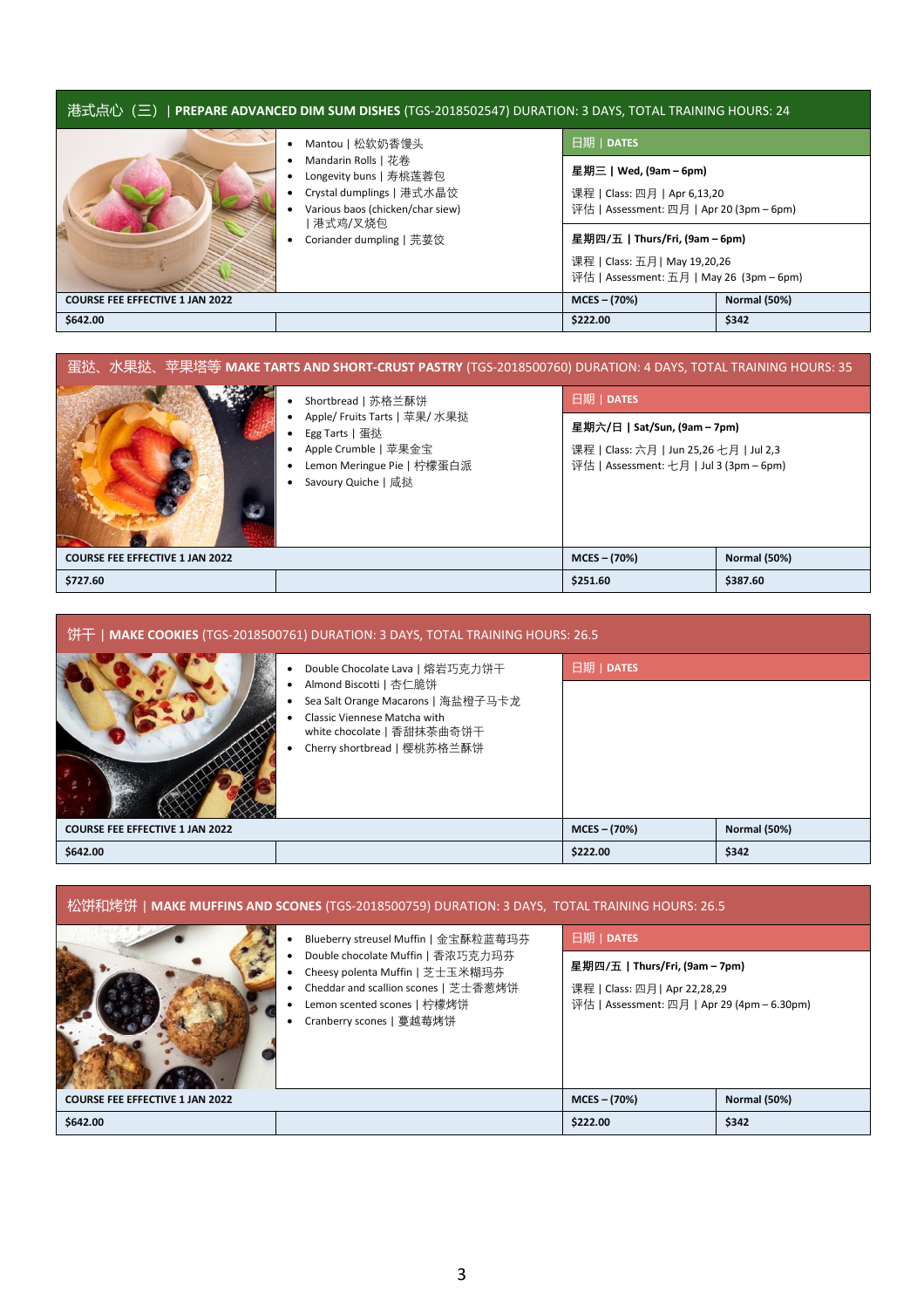| 法式泡芙丨 <b>MAKE CHOUX PASTRIES</b> (TGS-2019503497) DURATION: 3 DAYS, TOTAL TRAINING HOURS: 24 |                                                                                                                                                           |                                                                                                             |                     |
|----------------------------------------------------------------------------------------------|-----------------------------------------------------------------------------------------------------------------------------------------------------------|-------------------------------------------------------------------------------------------------------------|---------------------|
|                                                                                              | Craquelin (Durian/Cempedak)<br>脆皮泡芙 (榴莲/尖不辣)<br>Gourmet Lychee Éclair   精致荔枝闪电泡芙<br>Paris Brest   车轮泡芙<br>Religieuse   修女泡芙<br>Mini Croquembouche   迷你泡芙塔 | 日期   DATES                                                                                                  |                     |
|                                                                                              |                                                                                                                                                           | 星期四/五   Thurs/Fri, (9am – 6pm)<br>课程   Class: 五月   May 13,19,20<br>评估   Assessment: 五月   May 20 (3pm – 6pm) |                     |
|                                                                                              |                                                                                                                                                           | 星期六/日   Sat/Sun, (9am – 6pm)<br>课程   Class: 五月   May 22,28,29<br>评估   Assessment: 五月   May 29 (3pm – 6pm)   |                     |
|                                                                                              |                                                                                                                                                           | 星期一/二   Mon/Tue, (9am – 6pm)                                                                                |                     |
|                                                                                              |                                                                                                                                                           | 课程   Class: 六月   Jun 20,21,27<br>评估   Assessment: 六月   Jun 27 (3pm – 6pm)                                   |                     |
| <b>COURSE FEE EFFECTIVE 1 JAN 2022</b>                                                       |                                                                                                                                                           | $MCES - (70%)$                                                                                              | <b>Normal (50%)</b> |
| \$642.00                                                                                     |                                                                                                                                                           | \$222.00                                                                                                    | \$342               |

| 法式牛角、丹麦酥皮面包 MAKE YEAST-RAISED PASTRIES (TGS-2019503479) DURATION: 3 DAYS, TOTAL TRAINING HOURS: 24 |                                                                                                                                                                                           |                                                                                                                                                                                                                                                                                                                                                                                                                                                                            |                              |
|----------------------------------------------------------------------------------------------------|-------------------------------------------------------------------------------------------------------------------------------------------------------------------------------------------|----------------------------------------------------------------------------------------------------------------------------------------------------------------------------------------------------------------------------------------------------------------------------------------------------------------------------------------------------------------------------------------------------------------------------------------------------------------------------|------------------------------|
|                                                                                                    | Croissants (Plain, Cheese, Almond)<br>  法式牛角面包 (原味,芝士,杏仁)<br>Pain Au Chocolat   法式巧克力面包<br>Sultana Danish   丹麦酥皮面包<br>Cinnamon Roll   肉桂卷<br>Vanilla Custard   熊爪酥皮面包<br>(Items may vary) | 日期   DATES<br>星期一/二   Mon/Tue, (9am – 6pm)<br>课程   Class: 四月   Apr 25,26, 五月  May 2<br>评估   Assessment: 五月   May 2 (3pm – 6pm)<br>星期三/五   Wed/Fri, (9am – 6pm)<br>课程   Class: 五月   May 25,27, 六月   Jun 1<br>评估   Assessment: 六月   Jun 1 (3pm – 6pm)<br>星期六/日丨Sat/Sun, (9am – 6pm)<br>课程   Class: 六月   Jun 5,11,12<br>评估   Assessment: 六月   Jun 12 (3pm – 6pm)<br>星期二/三   Tue/Wed, (9am – 6pm)<br>课程   Class: 六月   Jun 22,28,29<br>评估   Assessment: 六月   Jun 29 (3pm – 6pm) |                              |
| <b>COURSE FEE EFFECTIVE 1 JAN 2022</b><br>\$642.00                                                 |                                                                                                                                                                                           | $MCES - (70%)$<br>\$222.00                                                                                                                                                                                                                                                                                                                                                                                                                                                 | <b>Normal (50%)</b><br>\$342 |

| 欧式酥皮糕点   <b>MAKE PUFF PASTRY PRODUCTS</b> (TGS-2019503498)  DURATION: 3 DAYS, TOTAL TRAINING HOURS: 24 |                                                                                                                                                                                                  |                                                                                                                                                                                          |                     |
|--------------------------------------------------------------------------------------------------------|--------------------------------------------------------------------------------------------------------------------------------------------------------------------------------------------------|------------------------------------------------------------------------------------------------------------------------------------------------------------------------------------------|---------------------|
|                                                                                                        | Pithivier丨国王派<br>Pineapple and Peach Jalousie<br>  凤梨桃子酥皮点心<br>Pear Turnover   梨子酥皮角<br>Chicken Curry Puff   鸡肉咖喱角<br>Tomato and Duo Cheese Tart   番茄芝士挞<br>Palmiers   法国蝴蝶酥<br>(Items may vary) | 日期   DATES<br>星期一/三   Mon/Wed, (9am – 6pm)<br>课程   Class: 五月   May 4,9,11<br>评估   Assessment: 五月   May 11 (3pm – 6pm)<br>星期四/五   Thurs/Fri, (9am – 6pm)<br>课程   Class: 六月   Jun 16,17,23 |                     |
| <b>COURSE FEE EFFECTIVE 1 JAN 2022</b>                                                                 |                                                                                                                                                                                                  | 评估   Assessment: 六月   Jun 23 (3pm – 6pm)<br>$MCES - (70%)$                                                                                                                               | <b>Normal (50%)</b> |
| \$642.00                                                                                               |                                                                                                                                                                                                  | \$222.00                                                                                                                                                                                 | \$342               |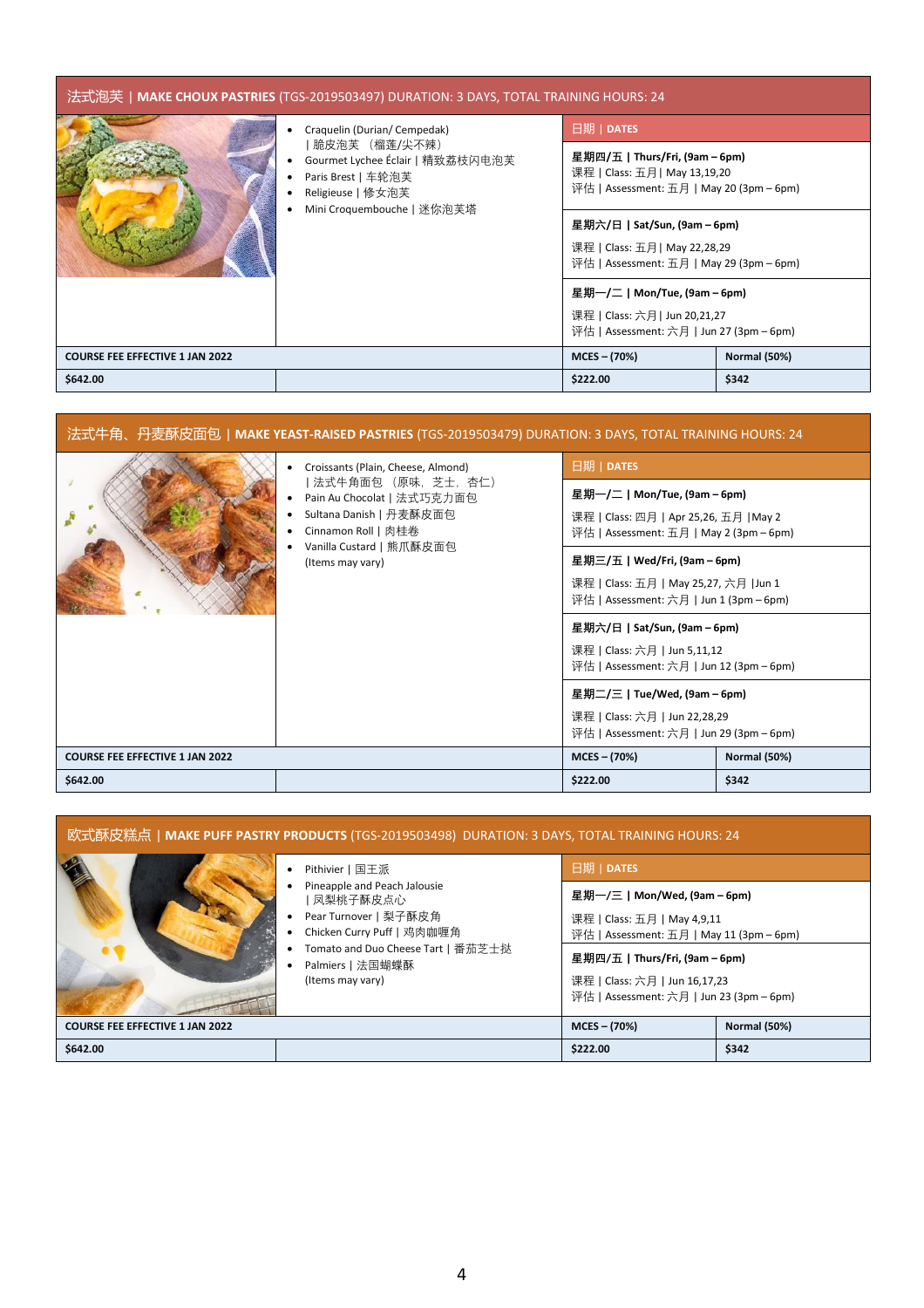| _基本马来糕点 PREPARE BASIC MALAY DESSERTS (TGS-2020504748) DURATION: 3 DAYS, TOTAL TRAINING HOURS: 24 |                                                                                                                                               |                                                                                                             |                     |
|--------------------------------------------------------------------------------------------------|-----------------------------------------------------------------------------------------------------------------------------------------------|-------------------------------------------------------------------------------------------------------------|---------------------|
|                                                                                                  | Pisang Goreng Kipas 炸香蕉<br>Ondeh Ondeh 椰丝球<br>٠<br>Bubur Pulut Hitam 椰浆黑糯米粥<br>Bingka Ubi 烤木薯糕<br>Kueh Dadar 香兰椰丝卷<br>Pandan Kueh Salat 香兰沙拉糕 | 日期   DATES                                                                                                  |                     |
|                                                                                                  |                                                                                                                                               | 星期四/五   Thurs/Fri, (9am – 6pm)<br>课程   Class: 六月   Jun 10,16,17<br>评估   Assessment: 六月   Jun 17 (3pm – 6pm) |                     |
| <b>COURSE FEE EFFECTIVE 1 JAN 2022</b>                                                           |                                                                                                                                               | $MCES - (70%)$                                                                                              | <b>Normal (50%)</b> |
| \$642.00                                                                                         |                                                                                                                                               | \$222.00                                                                                                    | \$342               |

| 基本娘惹美食丨 <b>PREPARE BASIC PERANAKAN CUISINES</b> (TGS-2020504927) DURATION: 3 DAYS, TOTAL TRAINING HOURS: 24 |                                                                                                                             |                                                                                                                                                                                                                                                                                                                                      |                     |
|-------------------------------------------------------------------------------------------------------------|-----------------------------------------------------------------------------------------------------------------------------|--------------------------------------------------------------------------------------------------------------------------------------------------------------------------------------------------------------------------------------------------------------------------------------------------------------------------------------|---------------------|
|                                                                                                             | Achar 亚杂菜<br>Nyonya Mee Siam 娘惹米暹<br>Kapitan Chicken Curry 甲必丹咖喱鸡<br>Nyonya popiah 娘惹薄饼<br>Pie Tie 娘惹小金杯<br>Sugee Cake 苏芝蛋糕 | 日期   DATES                                                                                                                                                                                                                                                                                                                           |                     |
|                                                                                                             |                                                                                                                             | 星期二/三   Tue/Wed, (9am – 6pm)<br>课程   Class: 五月   May 10,17,18<br>评估   Assessment: 五月   May 18 (3pm – 6pm)<br>星期三/四   Wed/Thurs, (9am – 6pm)<br>课程   Class: 五月   May 25 六月   Jun 1,2<br>评估   Assessment: 六月   Jun 2 (3pm – 6pm)<br>星期六   Sat, (9am – 6pm)<br>课程   Class: 六月   Jun 4,11,18<br>评估   Assessment: 六月   Jun 18 (3pm - 6pm) |                     |
| <b>COURSE FEE EFFECTIVE 1 JAN 2022</b>                                                                      |                                                                                                                             | $MCES - (70%)$                                                                                                                                                                                                                                                                                                                       | <b>Normal (50%)</b> |
| \$642.00                                                                                                    |                                                                                                                             | \$222.00                                                                                                                                                                                                                                                                                                                             | \$342               |

| 高级娘惹美食  <b>PREPARE ADVANCED PERANAKAN CUISINES</b> (TGS- 2020504989) DURATION: 3 DAYS, TOTAL TRAINING HOURS: 24 |                                                               |                                                                                  |                     |
|-----------------------------------------------------------------------------------------------------------------|---------------------------------------------------------------|----------------------------------------------------------------------------------|---------------------|
|                                                                                                                 | Pongteh Chicken 娘惹焖豆酱鸡<br>٠<br>Ngoh Hiang 五香                  | 日期   DATES                                                                       |                     |
|                                                                                                                 | Otak Otak 乌达<br>Rempah Udang 娘惹香辣虾糯米卷<br>Kueh Lapis Legit 千层糕 | 星期三/四   Wed/Thurs, (9am – 6pm)                                                   |                     |
|                                                                                                                 |                                                               | 课程   Class: 四月   Apr 20,21,27<br>评估   Assessment: 四月   Apr 27 (3pm – 6pm)        |                     |
|                                                                                                                 |                                                               | 星期四/五   Thurs/Fri, (9am - 6pm)                                                   |                     |
|                                                                                                                 |                                                               | 课程   Class: 五月   May 5,6,12<br>评估   Assessment: 五月   May 12 (3pm – 6pm)          |                     |
|                                                                                                                 |                                                               | 星期六   Sat, (9am - 6pm)                                                           |                     |
|                                                                                                                 |                                                               | 课程   Class: 五月   May 7,14,21<br>评估   Assessment: 五月   May 21 (3pm - 6pm)         |                     |
|                                                                                                                 |                                                               | 星期四/五   Thurs/Fri, (9am - 6pm)                                                   |                     |
|                                                                                                                 |                                                               | 课程   Class: 五月   May 26,27 六月   Jun 3<br>评估   Assessment: 六月   Jun 3 (3pm - 6pm) |                     |
|                                                                                                                 |                                                               | 星期一/二   Mon/Tue, (9am - 6pm)                                                     |                     |
|                                                                                                                 |                                                               | 课程   Class: 五月   May 31 六月   Jun 6,7<br>评估   Assessment: 六月   Jun 7 (3pm - 6pm)  |                     |
|                                                                                                                 |                                                               | 星期日   Sun, (9am - 6pm)                                                           |                     |
|                                                                                                                 |                                                               | 课程   Class: 六月   Jun 5,12,19<br>评估   Assessment: 六月   Jun 19 (3pm - 6pm)         |                     |
| <b>COURSE FEE EFFECTIVE 1 JAN 2022</b>                                                                          |                                                               | $MCES - (70%)$                                                                   | <b>Normal (50%)</b> |
| \$727.60                                                                                                        |                                                               | \$251.60                                                                         | \$387.60            |